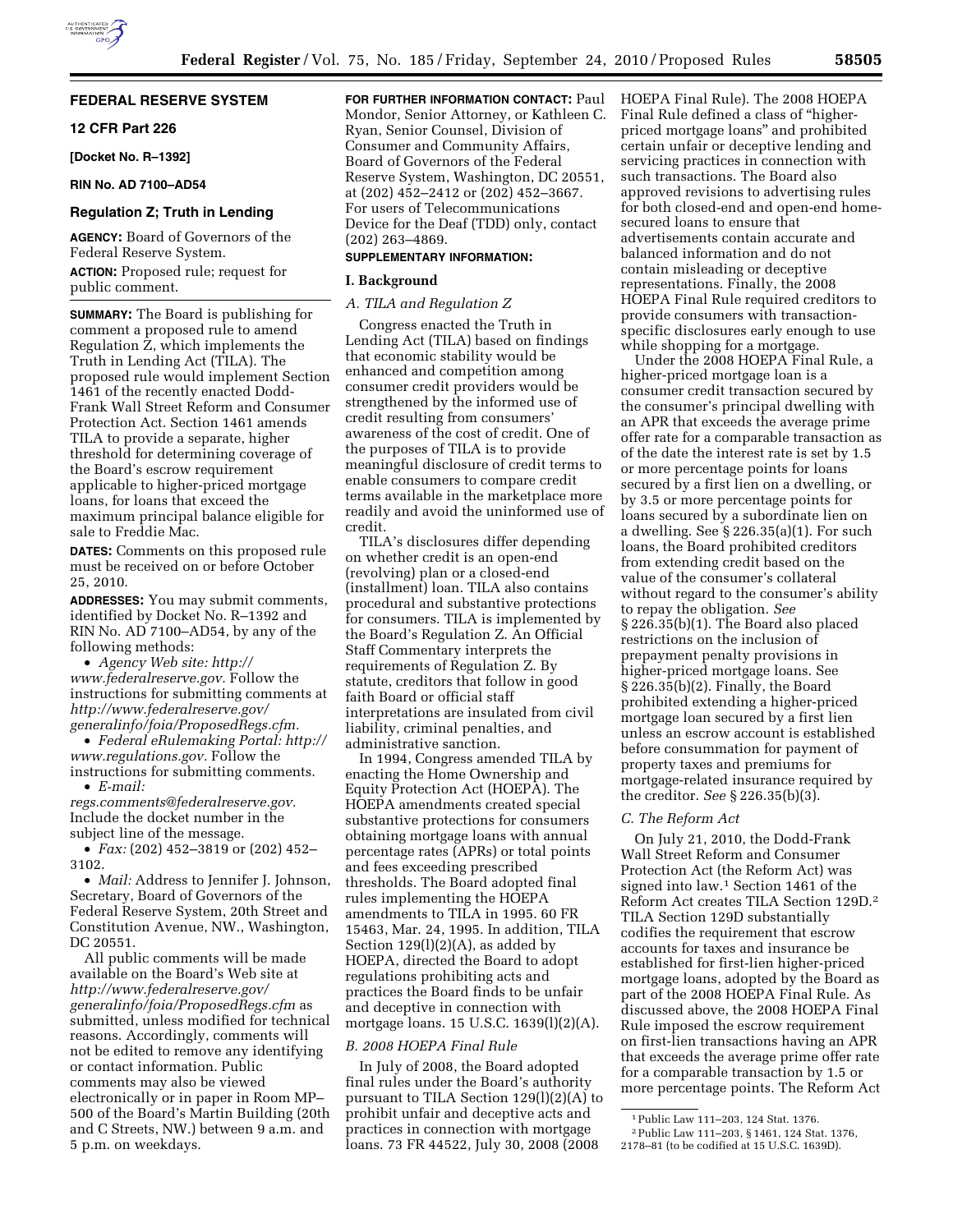incorporates this coverage test in new TILA Section 129D, but only for loans that do not exceed the current, maximum original principal obligation for mortgages eligible for purchase by Freddie Mac. TILA Section  $129D(b)(3)(A)$  (to be codified at 15 U.S.C. 1639D(b)(3)(A)).

For loans that exceed the Freddie Mac maximum principal balance, TILA Section 129D provides that the escrow requirement applies only if the APR exceeds the applicable average prime offer rate by 2.5 or more percentage points. TILA Section 129D(b)(3)(B) (to be codified at 15 U.S.C. 1639D(b)(3)(B)). The current maximum principal balance for a mortgage loan to be eligible for purchase by Freddie Mac (or Fannie Mae, which uses the same loan-size limit), assuming a single-family property that is not located in any of various designated "high-cost" areas, is \$417,000.3 Thus, for example, under TILA Section 129D(b)(3), if a singlefamily mortgage loan's original principal balance is \$415,000, the determination of whether it is subject to the escrow requirement in  $\S 226.35(b)(3)$ is made using a threshold of 1.5 percentage points over the average prime offer rate; if the principal balance is \$420,000, on the other hand, the determination is made using a threshold of 2.5 percentage points over the average prime offer rate. Loans that are not eligible for purchase by Freddie Mac or Fannie Mae because their loan sizes are too great are widely referred to in the mortgage market as ''jumbo'' mortgages. Hence, the term "jumbo" is used in this proposed rule to refer to such loans.

#### **II. Summary of the Proposed Rule**

In the 2008 HOEPA Final Rule, the Board defined a class of higher-priced mortgage loans and applied special consumer protections to those loans. One of these protections is a requirement to establish an escrow account for first-lien higher-priced mortgage loans. Higher-priced mortgage loans are loans for which the APR exceeds the "average prime offer rate" for a comparable transaction as of the date the loan's interest rate is set, by 1.50 percentage points for first-lien loans and 3.50 percentage points for subordinate-lien loans.

This proposed rule would implement TILA Section 129D(b)(3)(B), as enacted by Section 1461 of the Reform Act, discussed above. Section 129D(b)(3)(B) provides a different, higher threshold for the escrow requirement for first-lien, ''jumbo'' loans. For such loans, under

this proposal, escrows would be mandatory if the loan's APR exceeds the average prime offer rate for a comparable transaction as of the date the loan's interest rate is set by 2.5 or more percentage points. The Reform Act makes several other changes to TILA, including the escrow requirement, that would not be implemented by this proposed rule. The Board expects to propose rules to implement the other TILA provisions in the Reform Act at a later date.

## **III. Section-by-Section Analysis**

*Section 226.35 Prohibited Acts or Practices in Connection With Higher-Priced Mortgage Loans* 

# 35(a) Higher-Priced Mortgage Loans 35(a)(1)

As discussed below, the Board is proposing to revise § 226.35(b)(3) to provide a higher threshold for determining whether escrow accounts must be established for certain closedend mortgage loans secured by a first lien on a consumer's principal dwelling, pursuant to the Reform Act. Under the proposed provision, the threshold for coverage of the escrow requirement for such loans would be 2.5 percentage points, rather than the 1.5 percentage points stated in § 226.35(a)(1), in excess of the average prime offer rate. The Board is proposing a conforming amendment to § 226.35(a)(1) to reflect this exception to the general coverage test for higher-priced mortgage loans.

35(b) Rules for Higher-Priced Mortgage Loans

#### 35(b)(3) Escrows

 $35(b)(3)(v)$  "Jumbo" Loans

The Board is proposing a new  $§ 226.35(b)(3)(v)$  to implement TILA Section 129D(b)(3)(B), as enacted by Section 1461 of the Reform Act, discussed above. Proposed § 226.35(b)(3)(v) provides a higher threshold for determining whether escrow accounts must be established for certain closed-end mortgage loans secured by a first lien on a consumer's principal dwelling. Currently, under § 226.35(a)(1), a first-lien loan is considered a higher-priced mortgage loan and is subject to the escrow requirement if its APR exceeds the average prime offer rate by 1.5 or more percentage points. Pursuant to TILA Section 129D(b)(3)(B), for a closed-end, first-lien loan whose original principal amount exceeds the current maximum loan balance for loans eligible for sale to Freddie Mac as of the date the transaction's rate is set, the applicable

threshold is 2.5, rather than 1.5, percentage points.

Accordingly, proposed  $\S 226.35(b)(3)(v)$  would provide that for such "jumbo" loans the applicable threshold under § 226.35(a)(1) is 2.5 or more percentage points greater than the average prime offer rate. Proposed staff comment  $35(b)(3)(v)-1$  would clarify that this higher threshold applies solely to whether a ''jumbo'' loan is subject to the escrow requirement. The determination of whether ''jumbo'' loans are subject to the other protections in § 226.35, such as the ability to repay requirements under § 226.35(b)(1) and the restrictions on prepayment penalties under § 226.35(b)(2), would continue to be based on the 1.5 percentage point threshold.

The Board is proposing this amendment to § 226.35(b)(3) pursuant to its authority under TILA Section 105(a) to prescribe regulations to carry out the purposes of TILA. 15 U.S.C. 1604(a). Section 105(a) authorizes the Board to implement TILA's statutory provisions through regulations. New TILA Section 129D is such a statutory provision.

#### **IV. Effective Date of Final Rule**

The Board is proposing this change in the escrow requirement's coverage threshold to implement the statutory amendment made by the Reform Act, as discussed above. The amendment relieves mortgage creditors of compliance with the escrow requirement for certain "jumbo" loans. Allowing creditors to use the new coverage threshold immediately upon publication of the final rule would expedite the regulatory relief that Congress intended. On the other hand, creditors will require some time to adapt their systems and procedures to take advantage of the higher threshold. The Board is aware that, when relief is granted from Regulation Z's escrow requirement, in some states the affected loans may become subject to state laws that prohibit mandatory escrow accounts, and creditors may need time to make the system changes necessary to comply with state or local law. The Board therefore solicits comment on the appropriate implementation period for a final rule adopting this proposal. The Board expects to issue a final rule within a short time after considering the public comments. Thus, the Board seeks comment on whether a final rule that is effective immediately upon publication would afford creditors sufficient time to implement the change in their systems and procedures. If not, what amount of additional time would be appropriate?

<sup>3</sup>*See [http://www.freddiemac.com/sell/selbultn/](http://www.freddiemac.com/sell/selbultn/limit.htm)  [limit.htm.](http://www.freddiemac.com/sell/selbultn/limit.htm)*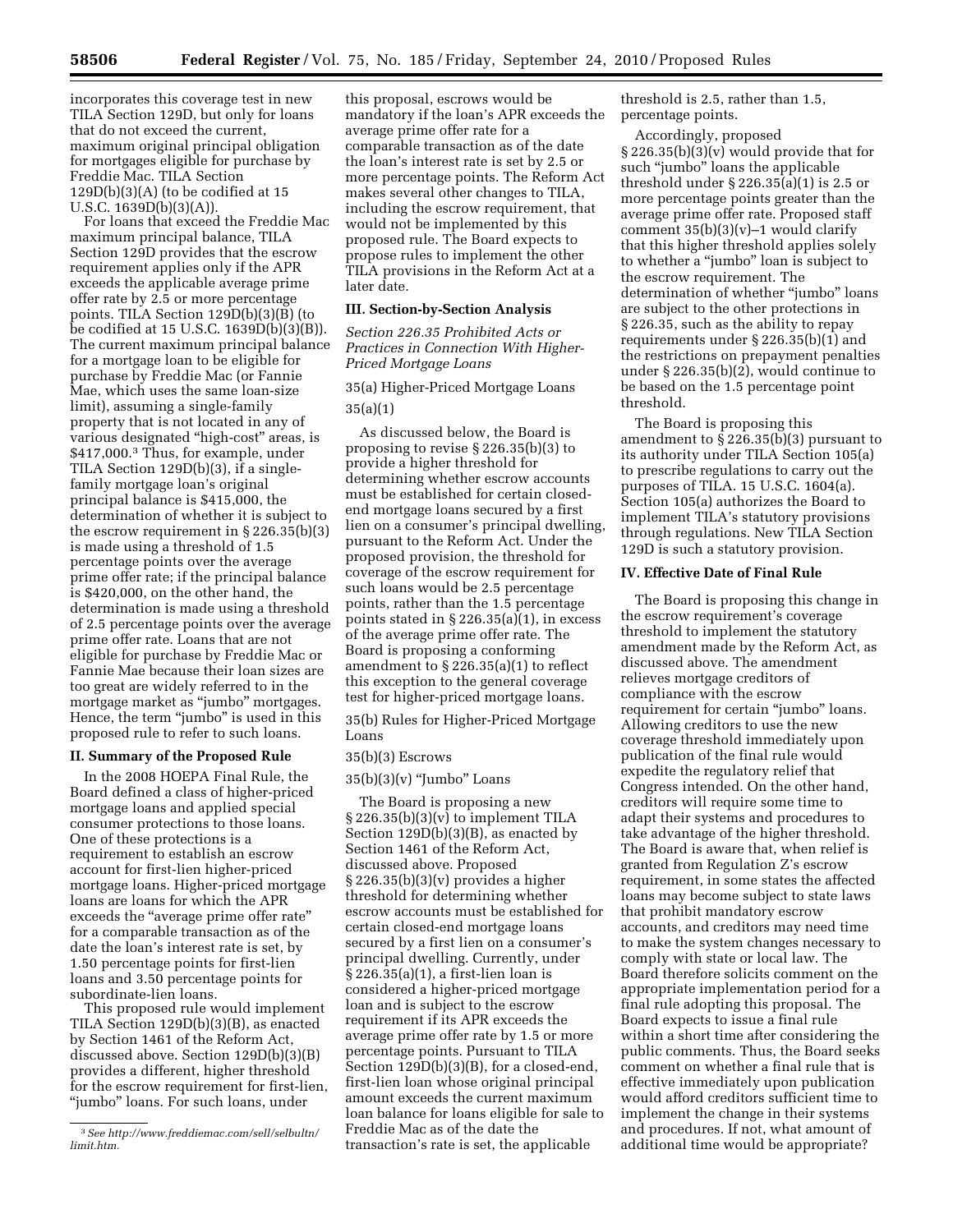#### **V. Paperwork Reduction Act**

In accordance with the Paperwork Reduction Act (PRA) of 1995 (44 U.S.C. 3506; 5 CFR part 1320 Appendix A.1), the Board reviewed the proposed rule under the authority delegated to the Board by the Office of Management and Budget (OMB). The rule contains no collections of information under the PRA. *See* 44 U.S.C. 3502(3). Accordingly, there is no paperwork burden associated with the rule.

## **VI. Initial Regulatory Flexibility Analysis**

In accordance with section 3(a) of the Regulatory Flexibility Act (RFA), 5 U.S.C. 603(a), the Board is publishing an initial regulatory flexibility analysis for the proposed amendments to Regulation Z. The RFA requires an agency either to provide an initial regulatory flexibility analysis with a proposed rule or to certify that the proposed rule will not have a significant economic impact on a substantial number of small entities. Under regulations issued by the Small Business Administration, an entity is considered ''small'' if it has \$175 million or less in assets for banks and other depository institutions; and \$7 million or less in revenues for non-bank mortgage lenders.4

Based on its analysis and for the reasons stated below, the Board believes that this proposed rule would not have a significant economic impact on a substantial number of small entities. Nevertheless, the Board is publishing an initial regulatory flexibility analysis and requesting public comment in the following areas. A final regulatory flexibility analysis will be conducted after consideration of comments received during the public comment period if the Board determines that the rule will have a significant economic impact on a substantial number of small entities.

#### *A. Reasons for the Proposed Rule*

Congress enacted TILA based on findings that economic stability would be enhanced and competition among consumer credit providers would be strengthened by the informed use of credit resulting from consumers' awareness of the cost of credit. Congress enacted HOEPA in 1994 as an amendment to TILA. TILA is implemented by the Board's Regulation Z. HOEPA imposed additional substantive protections on certain highcost mortgage transactions. HOEPA also charged the Board with prohibiting acts or practices in connection with mortgage loans that are unfair,

deceptive, or designed to evade the purposes of HOEPA, and acts or practices in connection with refinancing of mortgage loans that are associated with abusive lending or are otherwise not in the interest of borrowers. As noted above, the Board adopted the 2008 HOEPA Final Rule pursuant to this mandate.

The Reform Act amended TILA to include the higher threshold for coverage of the escrow requirement, as discussed above. This proposed rule would implement that change by amending Regulation Z. These amendments are proposed in furtherance of the Board's responsibility to prescribe regulations to carry out the purposes of TILA.

### *B. Statement of Objectives and Legal Basis*

The **SUPPLEMENTARY INFORMATION** contains this information. In summary, the proposed amendments to Regulation Z are designed to implement the amendment to the coverage test for the escrow requirement enacted by Congress as part of the Reform Act. The legal basis for the proposed rule is in Section 105(a) of TILA. 15 U.S.C. 1604(a).

# *C. Description and Estimate of Small Entities to Which the Proposed Rule Would Apply*

The proposed rule would apply to all institutions and entities that engage in closed-end lending secured by a consumer's principal dwelling. TILA and Regulation Z have broad applicability to individuals and businesses that originate even small numbers of home-secured loans. *See*  § 226.1(c)(1). Using data from Reports of Condition and Income (Call Reports) of depository institutions and certain subsidiaries of banks and bank holding companies and data reported under the Home Mortgage Disclosure Act (HMDA), the Board can estimate the approximate number of small entities that would be subject to the rules. For the majority of HMDA respondents that are not depository institutions, however, exact revenue information is not available.

Based on the best information available, the Board makes the following estimate of small entities that would be affected by this proposed rule: According to March 2010 Call Report data, approximately 8,848 small depository institutions would be subject to the rule. Approximately 15,899 depository institutions in the United States filed Call Report data, approximately 11,218 of which had total domestic assets of \$175 million or less and thus were considered small entities

for purposes of the RFA. Of the 3,898 banks, 523 thrifts, 6,727 credit unions, and 70 branches of foreign banks that filed Call Report data and were considered small entities, 3,776 banks, 496 thrifts, 4,573 credit unions, and 3 branches of foreign banks, totaling 8,848 institutions, extended mortgage credit. For purposes of this Call Report analysis, thrifts include savings banks, savings and loan entities, co-operative banks and industrial banks. Further, 1,507 non-depository institutions (independent mortgage companies, subsidiaries of a depository institution, or affiliates of a bank holding company) filed HMDA reports in 2009 for 2008 lending activities. Based on the small volume of lending activity reported by these institutions, most are likely to be small entities.

## *D. Projected Reporting, Recordkeeping, and Other Compliance Requirements*

The changes to compliance requirements that the proposed rule would make are described in part III of the **SUPPLEMENTARY INFORMATION.** The effect of the proposed revisions to Regulation Z on small entities is minimal because the revisions would bring about burden relief; certain mortgage loans that otherwise would be subject to the escrow account requirement in § 226.35(b)(3) would be relieved of that requirement. Some small entities would be required to modify their home-secured credit origination processes once, to implement the revised coverage test. The precise costs to small entities of updating their systems are difficult to predict. These costs will depend on a number of unknown factors, including, among other things, the specifications of the current systems used by such entities to originate mortgage loans and test them for ''higher-priced mortgage loan'' coverage. The Board seeks information and comment on any costs, compliance requirements, or changes in operating procedures arising from the application of the proposed rule to small businesses.

# *E. Identification of Duplicative, Overlapping, or Conflicting Federal Rules*

The Board has not identified any federal rules that duplicate, overlap with, or conflict with the proposed revisions to Regulation Z. The Board seeks comment on the existence of any such federal laws or regulations.

#### *F. Discussion of Significant Alternatives*

The Board believes that no alternatives to the proposed rule are available for consideration. As

<sup>4</sup> 13 CFR 121.201.